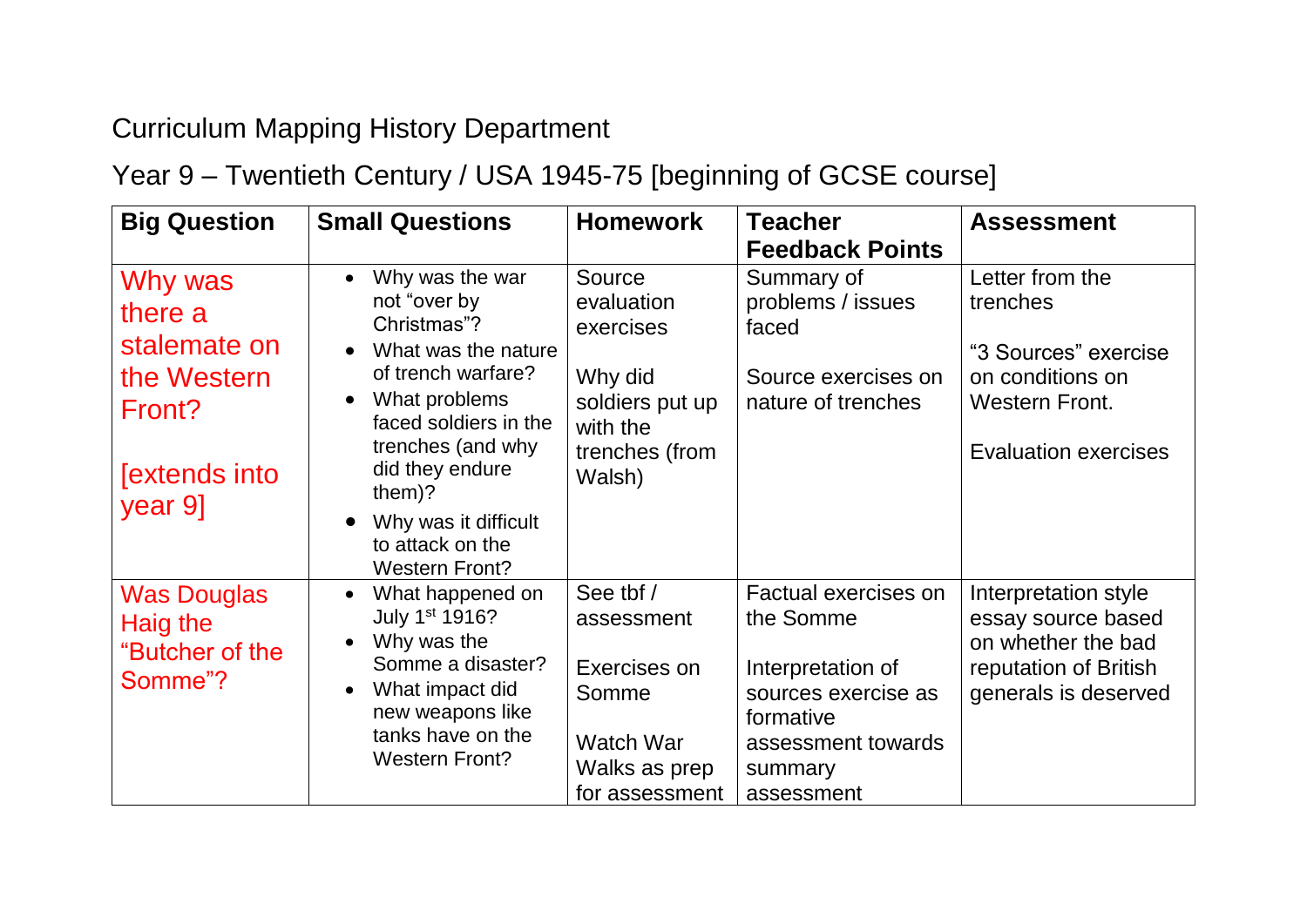|                                                     | Is "Lions led by<br>$\bullet$<br>Donkeys" a<br>reasonable<br>interpretation of the<br><b>Western Front?</b><br>Is Blackadder of any<br>use as a historical<br>source?                                  |                                                                                                                              |                                                                                                      |                                                                                               |
|-----------------------------------------------------|--------------------------------------------------------------------------------------------------------------------------------------------------------------------------------------------------------|------------------------------------------------------------------------------------------------------------------------------|------------------------------------------------------------------------------------------------------|-----------------------------------------------------------------------------------------------|
| Why did Britain<br>and the Allies<br>win WW1?       | What happened in<br>$\bullet$<br>1918?<br>How significant was<br>the involvement of<br>the USA?<br>How significant were<br>changes to the way<br>the British Army<br>fought in 1918?                   | Exercises on<br>why war<br>changed in<br>1918 / why<br>allies won                                                            | Summary of reasons<br>why Allies won                                                                 | How far was "X" the<br>reason why the Allies<br>won?                                          |
| Was the Treaty<br>of Versailles fair<br>on Germany? | Who were the "Big"<br>Three"?<br>Why did they have<br>$\bullet$<br>different attitudes<br>towards Germany?<br>Who would have<br>been most pleased<br>with the VT?<br>What were the<br>terms of the VT? | Source<br>questions on<br>VT<br>Aims of Big 3 /<br>who would<br>have been<br>most satisfied<br>Chart on why<br>Germany would | Source / "message"<br>questions<br>Exercises on "Big 3" /<br>which would have<br>been most satisfied | Source based<br>questions eg cartoons<br>Interpretation<br>questions eg "Was the<br>VT fair?" |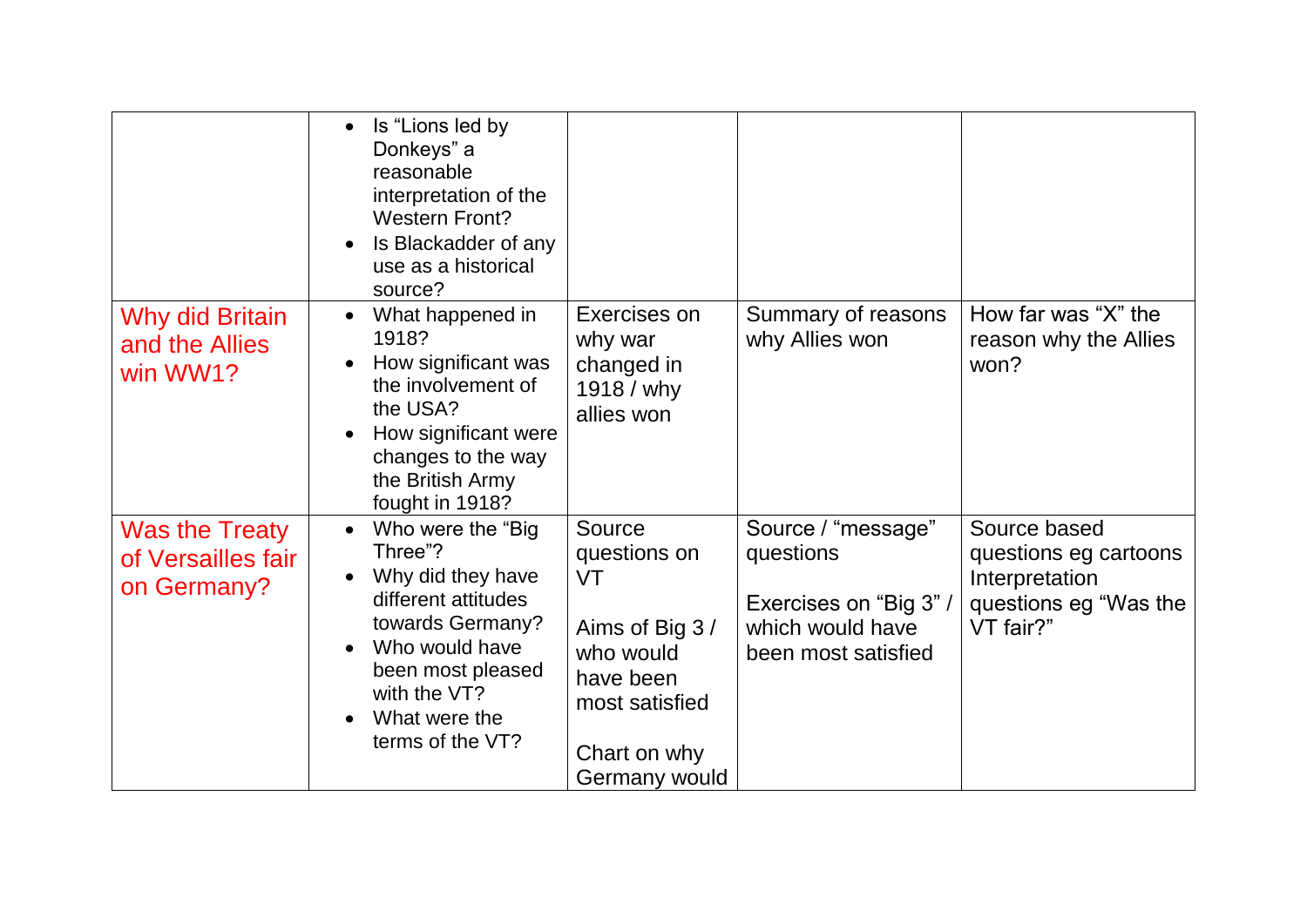|                                                                                    | Were the Germans<br>$\bullet$<br>right to see it as<br>unfair?                                                                                                                                                                                               | have objected<br>to VT                                                                                                                                                         |                                                                                                                               |                                                                  |
|------------------------------------------------------------------------------------|--------------------------------------------------------------------------------------------------------------------------------------------------------------------------------------------------------------------------------------------------------------|--------------------------------------------------------------------------------------------------------------------------------------------------------------------------------|-------------------------------------------------------------------------------------------------------------------------------|------------------------------------------------------------------|
| How successful<br>was the League<br>of Nations?                                    | What were the<br>$\bullet$<br>weaknesses of the<br>LofN?<br>How significant was<br>the fact that the<br>USA did not join?<br>Why was the<br>League successful<br>in the 1920s?<br>How did the<br>economic<br>depression affect<br>the work of the<br>league? | Strengths /<br>weaknesses of<br>League chart<br>Summary of<br>League's<br>successes in<br>non peace<br>keeping<br>activities<br>Cartoon /<br>message<br>questions on<br>League | Individual source /<br>"message" questions<br>Summary of reasons<br>for League's<br>weakness / which<br>factor most important | "3 source" style /<br>essay question on<br>why the League failed |
| Why did the<br>League fail to<br>keep the peace<br>in incidents like<br>Manchuria? | Who was<br>$\bullet$<br>responsible for the<br>Manchuria railway<br>incident?<br>Why could the<br>$\bullet$<br>League not make<br>Japan do as<br>demanded?<br>What does the<br>$\bullet$<br>Manchuria incident                                               | Assessment on<br>South<br>Manchuria<br>railway incident<br>- judgement on<br>who was to<br>blame<br>See tbf /<br>assessment                                                    | Interpretation<br>exercise on whether<br>Japan or China was<br>to blame for<br>Manchuria incident                             | "3 source" style /<br>essay question on<br>why the League failed |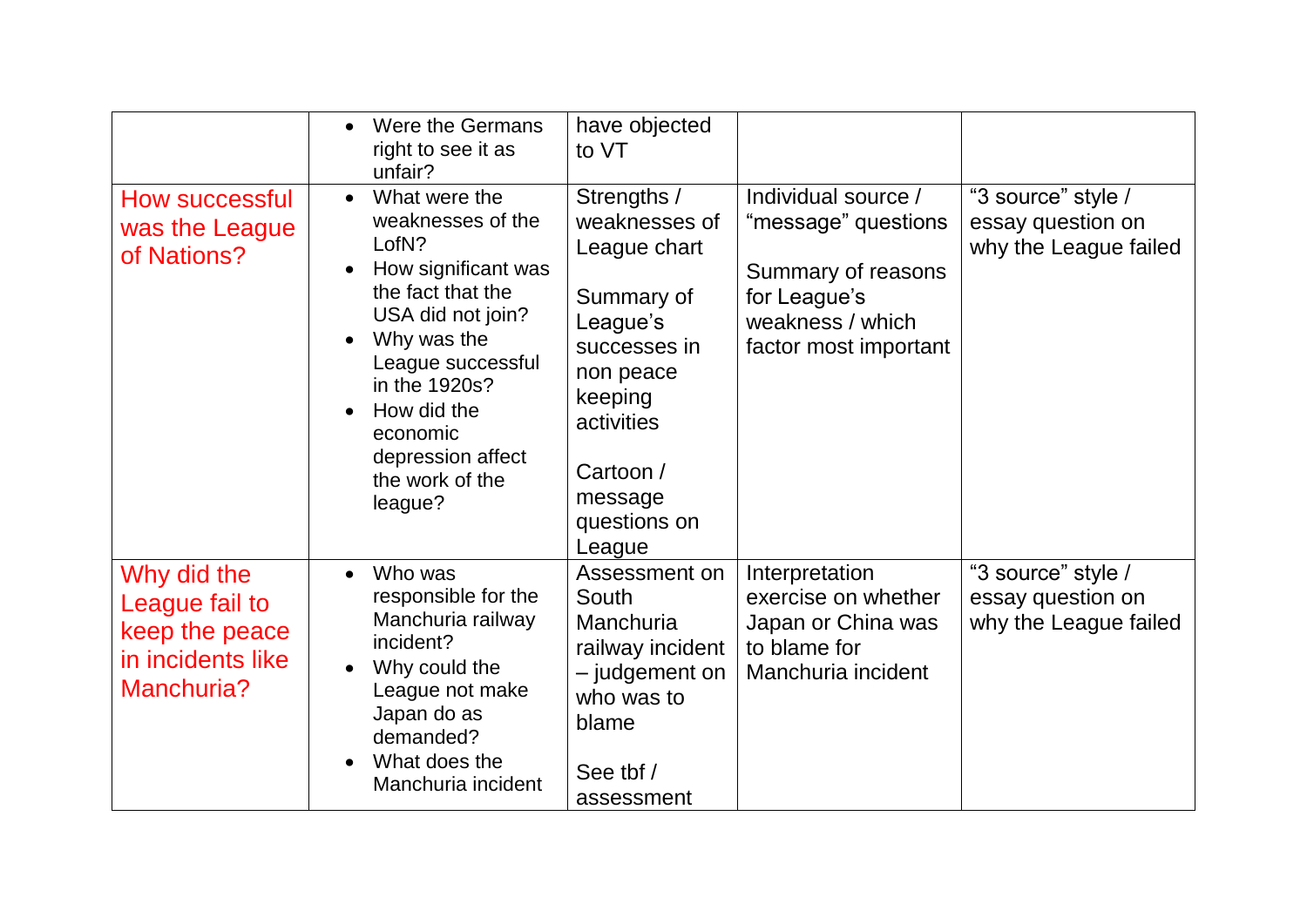|                                                                   | indicate about the<br>League?<br>Why was the<br>Manchuria incident<br>significant?                                                                                                                                                                                                                                                                                                                                                                                            |                                                                                                                                                                |                                                                                                                         |                                                                                 |
|-------------------------------------------------------------------|-------------------------------------------------------------------------------------------------------------------------------------------------------------------------------------------------------------------------------------------------------------------------------------------------------------------------------------------------------------------------------------------------------------------------------------------------------------------------------|----------------------------------------------------------------------------------------------------------------------------------------------------------------|-------------------------------------------------------------------------------------------------------------------------|---------------------------------------------------------------------------------|
| How was<br>Germany<br>affected by<br>events from<br>1919 to 1923? | Why did most<br>$\bullet$<br>people in Germany<br>dislike the Versailles<br>treaty?<br>Why was the<br>Weimar Republic<br>unable to create<br>stability?<br>How did reparations<br>impact upon the<br>German economy?<br>What was the<br>impact of<br>hyperinflation on<br><b>Weimar Germany?</b><br>What was the<br>significance of the<br>Reparations /<br>hyperinflation crisis?<br>Why was the failure<br>of the Munich<br>putsch a long term<br>benefit for the<br>Nazis? | Exercises on<br>hyperinflation<br>Comprehension<br>exercises on<br>life of Hitler<br>Exercises on<br>how Hitler<br>gained from MP<br>Exercise on MP<br>sources | Exercise on causes /<br>consequences of<br>Versailles /<br>reparations<br>Why was MP long<br>term benefit to<br>Hitler? | Source based<br>exercise on reasons<br>for problems in<br><b>Weimar Germany</b> |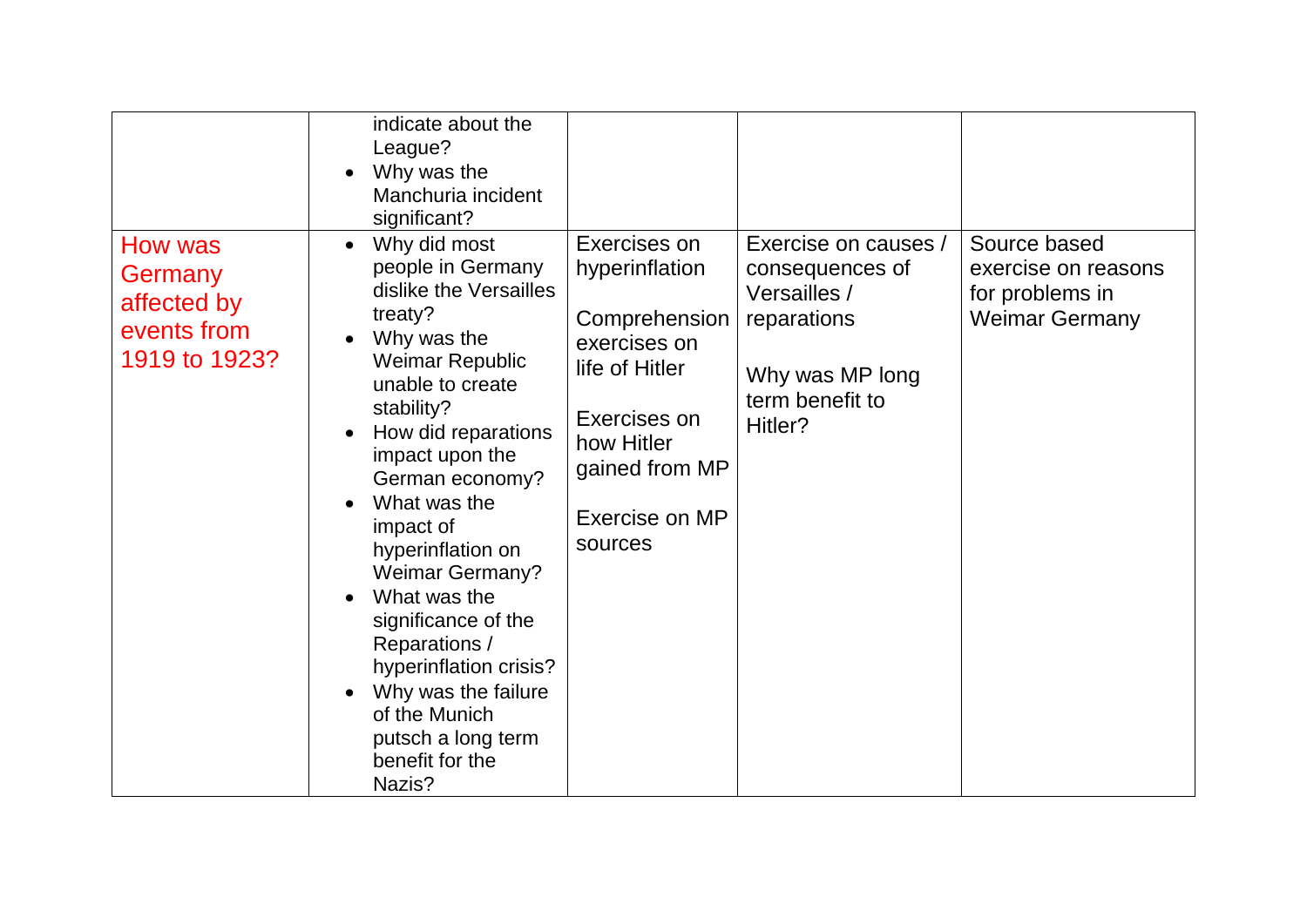| Why did Adolf<br>Hitler come to<br>power in<br>Germany?                                    | What was the<br>$\bullet$<br>impact of the Wall<br><b>Street Crash on</b><br>Germany?<br>Why did the<br>$\bullet$<br>Depression expose<br>the weaknesses of<br>the Weimar<br>Republic?<br>Why did Nazism<br>appeal to many<br>people in Germany?<br>How did the Nazis<br>consolidate their<br>power?<br>What was the<br>$\bullet$<br>significance of the<br>Reichstag Fire /<br>Enabling Act / Night<br>of Long Knives? | Summary of<br>why people<br>voted for hitler<br><b>Watch "Geordie</b><br>Nazis" episode<br>and use this to<br>explain why<br>Hitler gained<br>support<br>Summary<br>exercise non<br>steps to<br>consolidation ie<br>RF/EA/<br><b>NofLK</b> | Exercises on impact<br>of Great Depression<br>Notes on steps<br>towards<br>consolidation                              | Essay on why Hitler<br>came to power $-$<br>"Was X the most<br>significant factor?"<br><b>OR</b><br>What was the most<br>important factor in<br>consolidation of<br>power? |
|--------------------------------------------------------------------------------------------|-------------------------------------------------------------------------------------------------------------------------------------------------------------------------------------------------------------------------------------------------------------------------------------------------------------------------------------------------------------------------------------------------------------------------|--------------------------------------------------------------------------------------------------------------------------------------------------------------------------------------------------------------------------------------------|-----------------------------------------------------------------------------------------------------------------------|----------------------------------------------------------------------------------------------------------------------------------------------------------------------------|
| How did life in<br>Nazi Germany<br>change<br>compared to the<br><b>Weimar</b><br>Republic? | How did education<br>change for young<br>people in Nazi<br>Germany?<br>What impact did<br>youth movements<br>have on young<br>people in Nazi<br>Germany?                                                                                                                                                                                                                                                                | Source based<br>exercise on<br>these topics<br>Summary<br>questions $-$<br>How did life<br>change for<br>youth / women /                                                                                                                   | Exercises on<br>changes in specific<br>areas eg youth,<br>women, Jews<br>Source based<br>exercises on above<br>topics | 3 source question /<br>essays on life in ND -<br>How did life change<br>for youth / women /<br>Jews?<br>Essay on what factor<br>was most significant                       |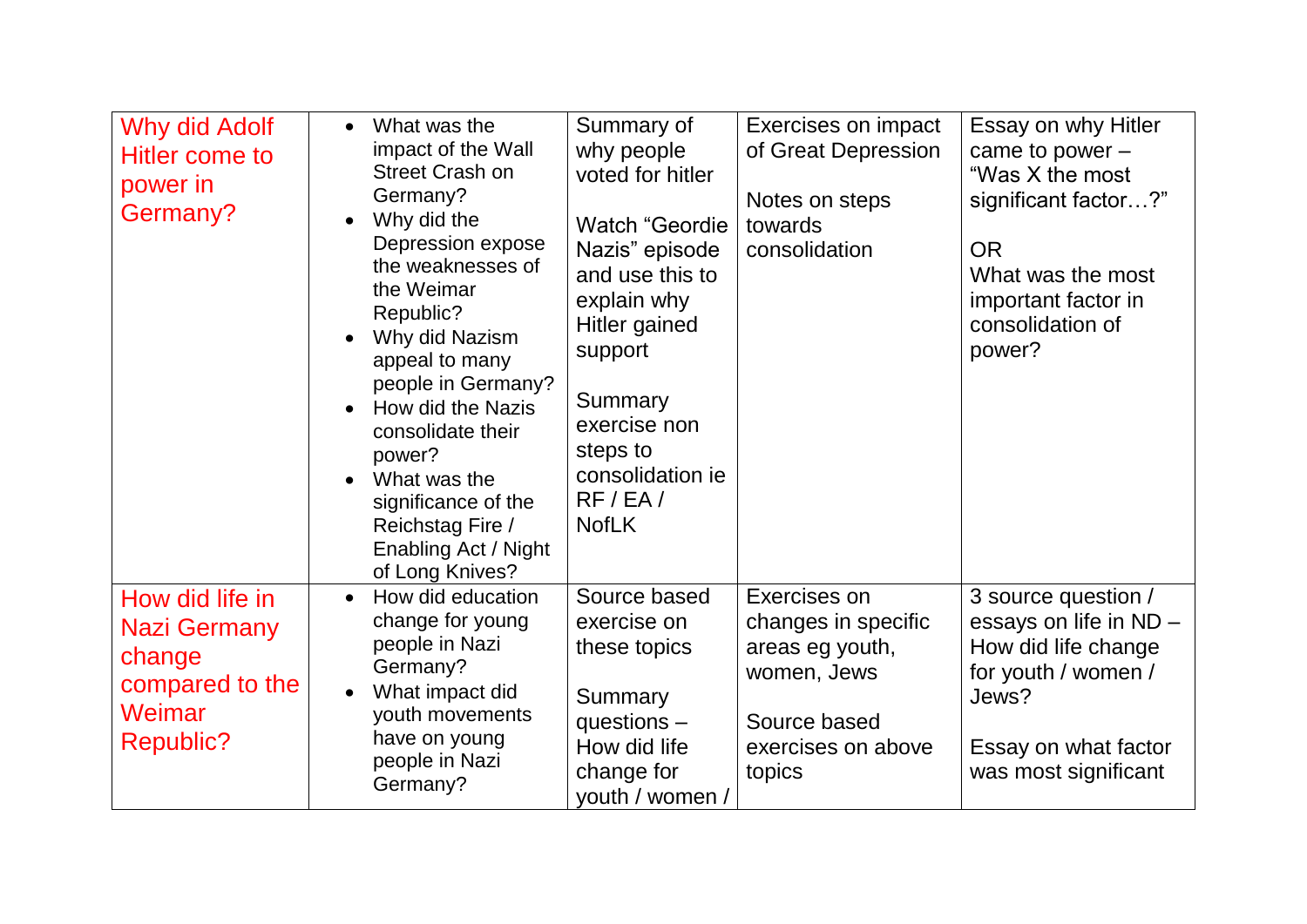|                                                                          | How did the role of<br>women change in<br>Nazi Germany?<br>Why did the Nazis<br>persecute the<br>Jewish community?<br>How was<br>$\bullet$<br>propaganda used to<br>turn Germany<br>against the Jews?<br>What was the<br>$\bullet$<br>significance of the<br>Nuremberg laws<br>and Kristallnacht?<br>How did the Nazis<br>control Germany? | <b>Jews in Nazi</b><br>Germany?                                                                                                                          |                                                                                                                                              | in Nazi control of<br>Germany                                                          |
|--------------------------------------------------------------------------|--------------------------------------------------------------------------------------------------------------------------------------------------------------------------------------------------------------------------------------------------------------------------------------------------------------------------------------------|----------------------------------------------------------------------------------------------------------------------------------------------------------|----------------------------------------------------------------------------------------------------------------------------------------------|----------------------------------------------------------------------------------------|
| How did<br>Communism<br>affect life in the<br><b>USSR 1917-</b><br>1939? | Why was Russia a<br>$\bullet$<br>difficult place to<br>govern in 1905?<br>Why was Bloody<br>Sunday a significant<br>event?<br>How did Rasputin<br>discredit the regime<br>of the Tsar?<br>How significant was<br>$\bullet$<br>WW1 in bringing<br>down the Tsar?                                                                            | Explain why<br>Reds came to<br>power<br>Explain why<br>Reds won the<br><b>Russian Civil</b><br>War<br>Source based<br>exercises on eg<br>1905 / Rasputin | Source exercises on<br>Rasputin / Bloody<br>Sunday<br>Chart on Reds vs<br><b>Whites</b><br>Source questions on<br>collectivisation /<br>5YPs | <b>Evaluation source</b><br>questions<br>Why did Reds win<br><b>Russian Civil war?</b> |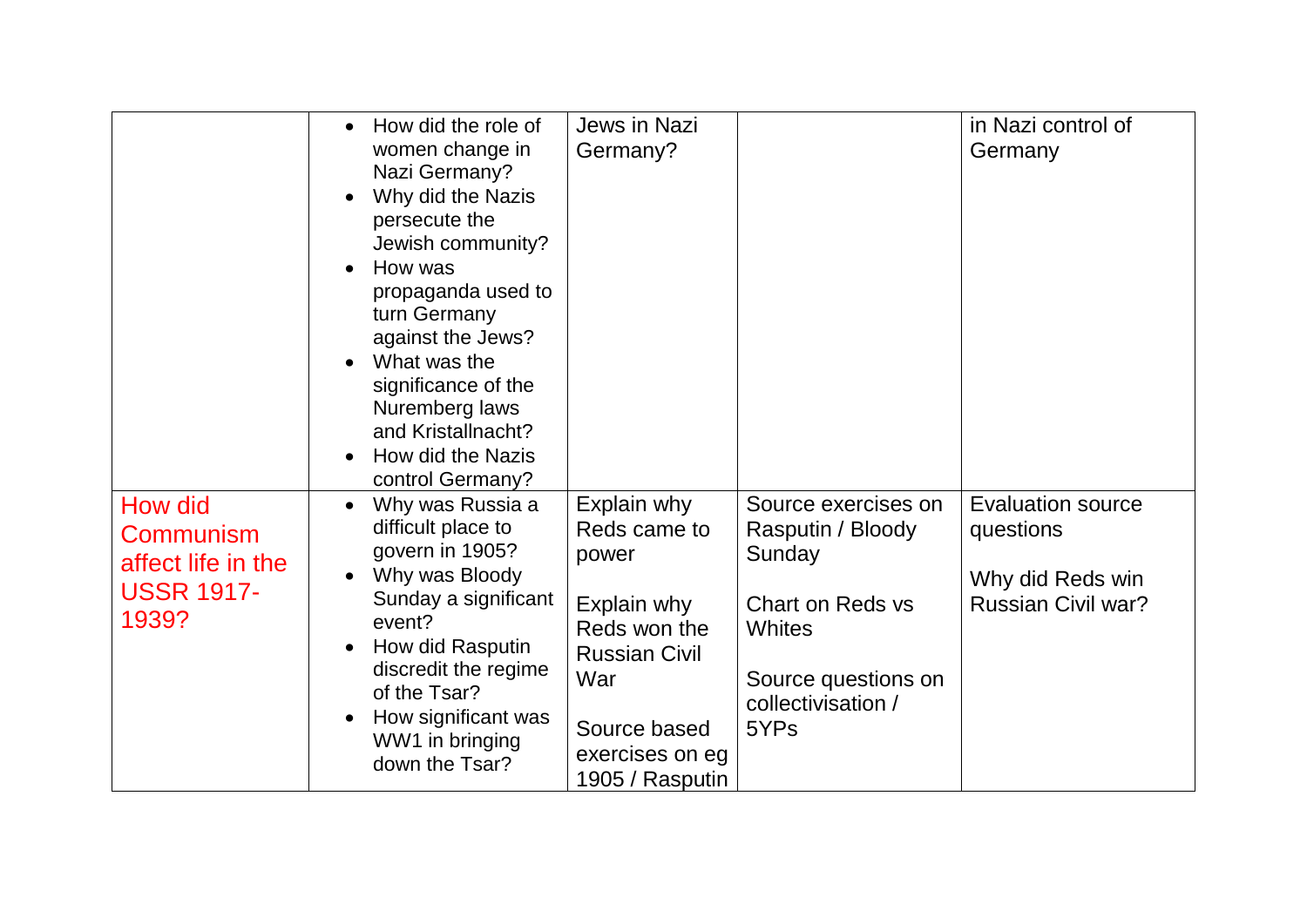|                                                     | Why did the<br>$\bullet$<br>Bolsheviks win the<br>Civil War in Russia?<br>How significant were<br>Stalin's changes to<br>the USSR?<br>What impact did<br>Collectivisation / the<br>5 Year Plans have<br>on the people of the<br>USSR?                                                                                                   | <b>Stalin related</b><br>tasks see tbf                                                                             |                                                                                                                                                                                  |                                                                                |
|-----------------------------------------------------|-----------------------------------------------------------------------------------------------------------------------------------------------------------------------------------------------------------------------------------------------------------------------------------------------------------------------------------------|--------------------------------------------------------------------------------------------------------------------|----------------------------------------------------------------------------------------------------------------------------------------------------------------------------------|--------------------------------------------------------------------------------|
| <b>Was Hitler to</b><br>blame for World<br>War Two? | Was the Versailles<br>Treaty a cause of<br><b>WW2?</b><br>How far was the<br>failure of the League<br>of Nations<br>significant as a<br>cause of WW2?<br>Did Hitler have a<br>long term plan for<br><b>WW2?</b><br>How far did Hitler's<br>foreign policy lead to<br><b>WW2?</b><br>Why did Britain not<br>oppose Hitler until<br>1939? | Chart of<br><b>Foreign Policy</b><br>steps 1933-39<br>Explain why<br>Britain opted for<br>policy of<br>appeasement | Recap exercises on<br>role of VT / LofN<br>Interpretations of<br>appeasement<br>exercises – why did<br>Britain opt for policy<br>of appeasement /<br>was it correct<br>decision? | Essay on causes of<br>WW2 in "Was X the<br>most significant<br>factor?" format |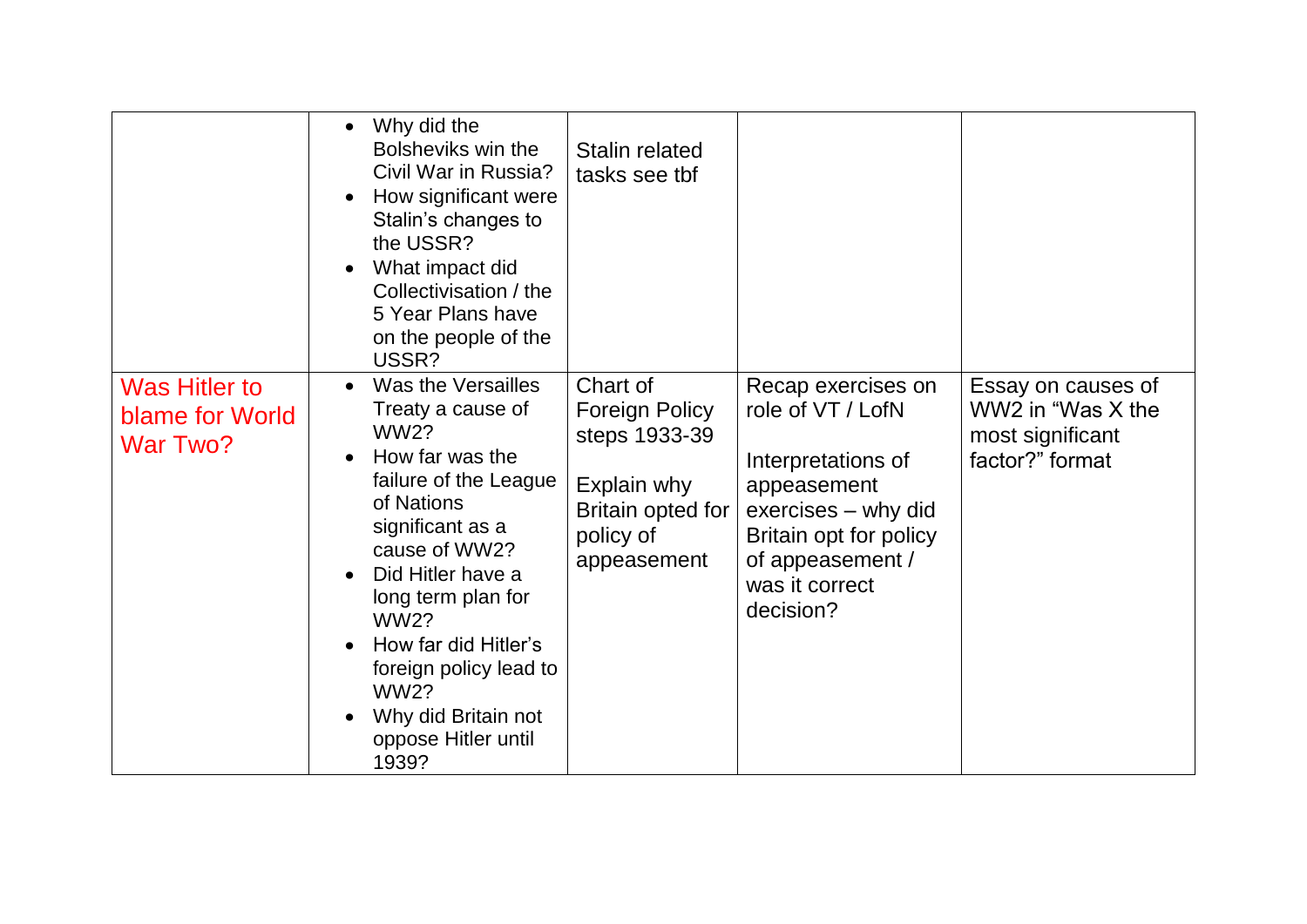| <b>Why did Britain</b><br>survive in<br>1939/40?<br>[Dunkirk / Battle<br>of Britain] | • Why did the<br>Germans dominate<br>the early years of<br>the war?<br>Was Dunkirk a<br>victory or a defeat?<br>Why was the Battle<br>of Britain<br>significant?<br>Why did the RAF<br>win the Battle of<br>Britain?                                                                        | Source based<br>tasks on<br><b>Dunkirk</b><br>Significance<br>tasks on<br>Dunkirk / BofB                                                                                                   | Tasks on<br>significance of<br>Dunkirk / Battle of<br><b>Britain</b>                                     | 3 source question on<br>Dunkirk / BofB                                        |
|--------------------------------------------------------------------------------------|---------------------------------------------------------------------------------------------------------------------------------------------------------------------------------------------------------------------------------------------------------------------------------------------|--------------------------------------------------------------------------------------------------------------------------------------------------------------------------------------------|----------------------------------------------------------------------------------------------------------|-------------------------------------------------------------------------------|
| What were the<br>key global<br>features of<br><b>WW2?</b>                            | Why was the<br>$\bullet$<br>German invasion of<br>the USSR<br>significant?<br>Why were the<br>Germans defeated<br>at Stalingrad?<br>Why did the<br>$\bullet$<br>Japanese bomb<br>Pearl Harbor?<br>Why did the<br>$\bullet$<br>Americans drop<br>atomic bombs on<br>the Japanese in<br>1945? | <b>Exercises</b><br>based on one<br>of these turning<br>points<br>Explain the<br>significance<br>of<br>3 source style<br>questions on<br>these areas<br>Tasks form<br>booklet on D-<br>Day | Knowledge based<br>tasks on Barbarossa<br>/ Stalingrad, Pearl<br>Harbor / Hiroshima,<br>D-Day / Normandy | What was most<br>significant as a turning<br>point? Source based<br>questions |